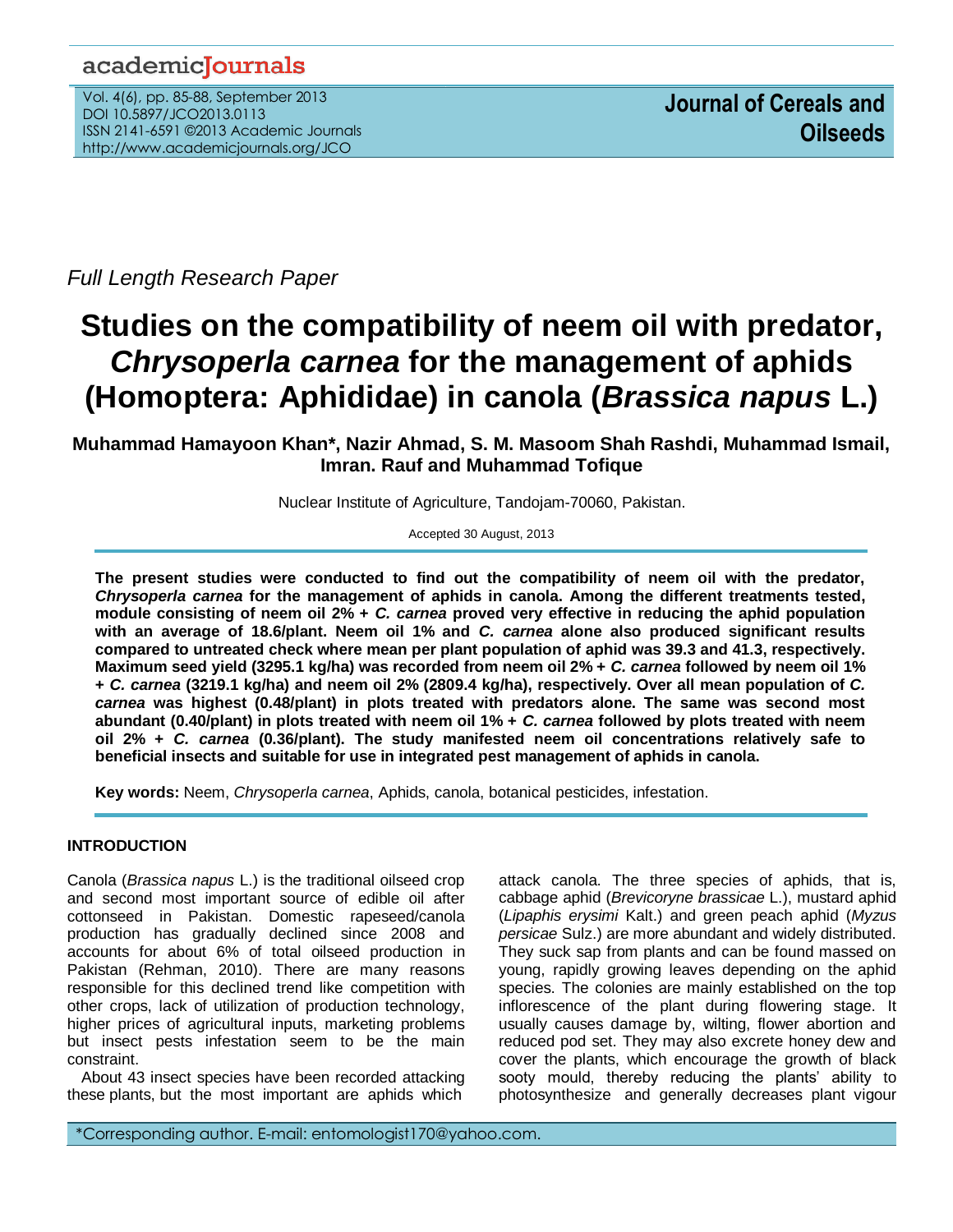(Berlandier et al., 2010). The aphids are outstanding in their distribution, in host plant range and able to transfer over 100 virus diseases of plants on about thirty different families including many major crops such as Brassica [\(Devi](http://ovidsp.tx.ovid.com/spb/ovidweb.cgi?&S=JAEJFPMIMFDDJGBIMCHLFBNKAHPPAA00&Search+Link=%22Devi%2c+PB%22.au.) and Singh, 2007). Many factors are involved in the widespread of aphid populations. Besides indiscriminate use of insecticides without regard for economic thresholds and development of resistance, there are many interactions that affect its population trends. The farmers solely depend on pesticides for the control of this insect pest. It is a known fact, that often only 1% of the active ingredients reach the target pests, while 99% of these substances, some of which are highly toxic, trouble the environment (Hassan, 1992). Non-selective use of pesticides is responsible for water pollution, soil degradation, insect resistance and resurgence, destruction of native flora and fauna (Baloch and Haseeb, 1996). Keeping in view the ill effects of pesticides, emphasis should be focused to replace pesticides with alternative means of control that are less toxic, safe, low in cost, local in production and also environmentally friendly (Mohammad et al., 2010).

These alternatives include integrated pest management, which is bringing together and utilizing all the control measures concurrently or successively in an integrated way against a particular pest and thereby minimizing the need for chemical control (Shahid, 2003). The use of botanical insecticides and biological control for the management of aphids in canola are good alternatives for pesticides. One of the important botanicals is neem whose products are derived from the neem tree, *Azadirachta indica* A. Juss. (L.) that grows in arid tropical and subtropical regions on several continents. The principal active compound in neem is azadirachtin, a bitter, complex chemical. The neem products have been found very effective in causing aphid mortality and hence can be used for the management of aphids in different crops (Tess Henn and Weinzeiri, 1989). Similarly the bio-control agent, *Chrysoperla* spp. also play a significant role in the management of aphids while some other natural enemies feeding on aphids are chrysopids, coccinellids and syrphids (Kannan, 1999). Holland and Thomas (1997) concluded that polyphagous predators can efficiently manage aphid infestation late in the season when population increase rapidly. Messina and Sorenson (2001) reported that lacewings reduced the aphid population on some plants and their effectiveness was 84%. Neem extracts are usually safe for beneficial organisms, such as bees, predators and parasitoids, mammals, and for the environment (Tang et al., 2002). Neem oil are comparatively less toxic to bio-control agents compared to synthetic pesticides and hence can be raked as harmless (Sattar et al., 2011). Neem-derived insecticides are regarded as generally compatible with insect natural enemy conservation (Schmutterer, 1997). Devi et al. (2002) reported that neem, endosulfan and phosalone could be used along with the biological control

agents for the control of mustard aphid.

These reports emphasize the importance of testing neem-derived insecticides against not only the target pest insects but also key biological control agents. Keeping this backdrop in view, the present research studies were executed to deal with the population of aphids using neem oil and augmenting *C. carnea* and to find out the compatibility of neem oil with the predator, *C. carnea* under field conditions.

#### **MATERIALS AND METHODS**

The experiment was conducted on field located at the experimental farm of Nuclear Institute of Agriculture, Tandojam, Sindh, Pakistan during winter season 2011. The test cultivar Wester was used for this study. Crop sowing was completed in the third week of November, after rice had been harvested. The field was properly prepared, weeds and stubbles were removed, and the land was finally leveled and prepared by laddering. The pure non contaminated canola seed was planted with a hand drill at appropriate soil moisture. Standard agronomic practices were followed for raising the crop and the field was hand weeded periodically. The plants were maintained at 10 cm spacing by thinning of plants and 30 cm between rows. The experiment was laid out in a randomized complete block design with six treatment (neem oil 1%, neem oil 2%, neem oil 1% + *C. carnea*, neem oil 2% + *C. carnea*, *C. carnea* alone and untreated check) replicated three times. The plot size was 1 m  $\times$  3.5 m (3.5 m<sup>2</sup>). The bio-control agent *C. carnea* obtained from insect rearing laboratory of Nuclear Institute of Agriculture, Tandojam, were released regularly at fortnightly interval to the field. Neem oil was purchased from the local market and used at concentration of 1 and 2%. The neem oil concentrations, in the respective treatments, were applied on the crop in the form of spray with the help of knapsack hand sprayer having 20 liters capacity fitted with hollow cone nozzle. Pest sampling started with the appearance of aphids in the field and continued till harvesting of the crop. The prevalence of aphid per treatment was assessed based on numbers recorded on 5 randomly selected plants, at least one of which had been colonized by the aphids in each replicate from the start of infestation. The population of *C. carnea* was also regularly recorded by observing five randomly selected plants from each replication. Yield per plot was also taken to evaluate the loss of plants by the attack of aphid and subsequent effects of treatments. Data on yield were taken from three replicates of each treatment which was as g/3.5 m² plot and further transformed into kg per hectare. The aphid densities were transformed to mean values for analyses. Computer software Statistix was used to analyze the data and significance of difference in mean population of aphids was sorted out with LSD (5% significance level).

#### **RESULTS AND DISCUSSION**

Results revealed (Table 1) significant differences in the aphid densities among different treatments at all the post treatment observations. Among the different treatments tested, module consisting of neem oil 2% + *C. carnea*  proved the most effective in reducing the aphid population with an average 18.6/plant followed by module neem oil 1% + *C. carnea* (22.6) and treatment of neem oil 2% (29.0). Neem oil 1% and *C. carnea* alone also produced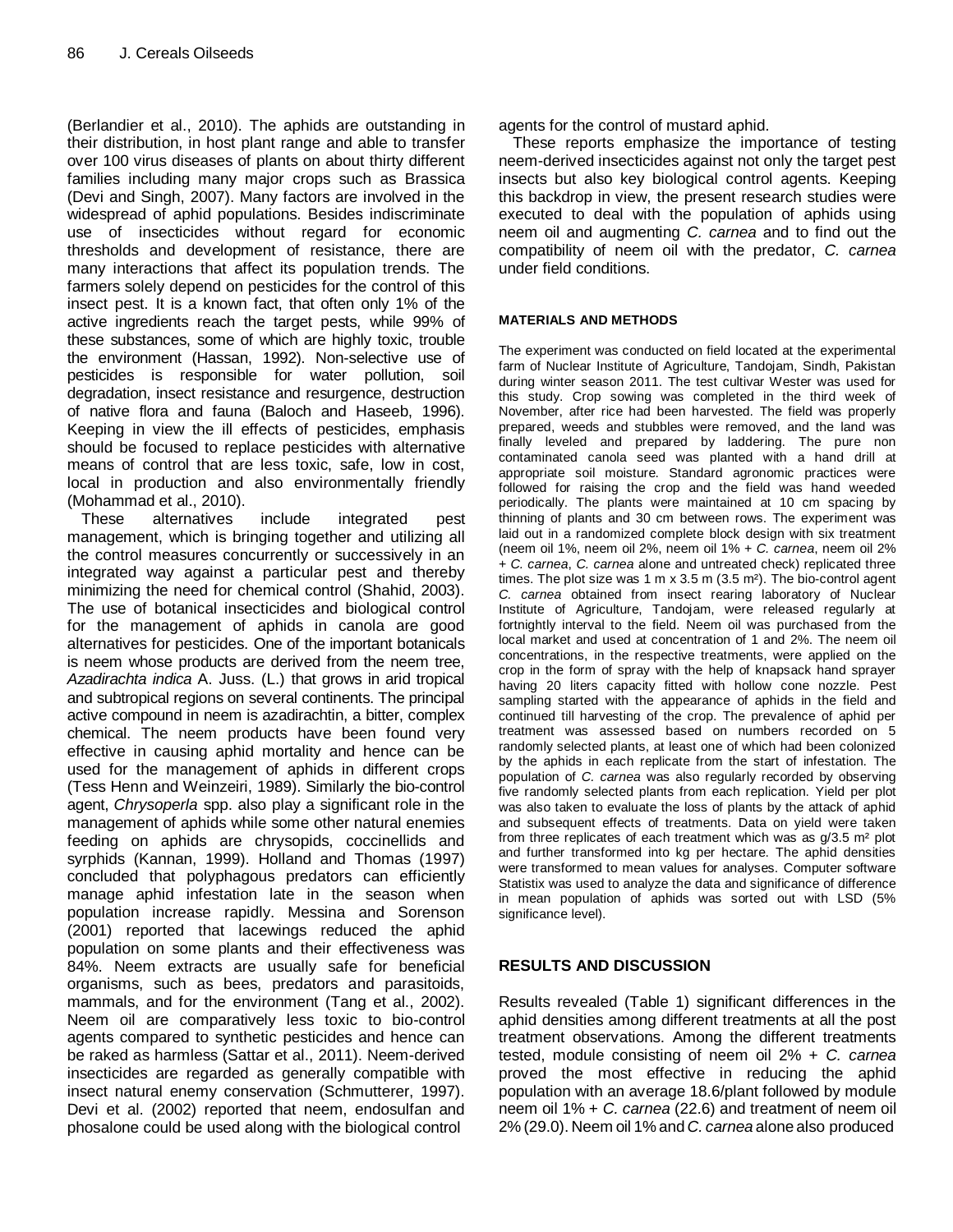| <b>Treatments</b>          | Aphids/plant       | Yield $(g/3.5 \text{ m}^2)$ | Yield (kg/ha)       |
|----------------------------|--------------------|-----------------------------|---------------------|
| Neem oil 1%                | 39.3 <sup>B</sup>  | $956.7^{B}$                 | $2733.4^{B}$        |
| Neem oil 2%                | $29.0^{\circ}$     | $983.3^{B}$                 | 2809.4 <sup>B</sup> |
| Neem oil 1% + C. carnea    | $22.6^{\text{CD}}$ | $1126.7^A$                  | $3219.1^A$          |
| Neem oil $2\%$ + C, carnea | $18.6^D$           | $1153.3^{A}$                | $3295.1^{A}$        |
| C. Carnea alone            | 41.3 <sup>B</sup>  | 856.7 <sup>C</sup>          | $2447.7^{\circ}$    |
| Untreated control          | $98.4^{A}$         | 683.3 <sup>D</sup>          | $1952.2^{D}$        |
| <b>LSD</b>                 | 9.45               | 67.31                       | 192.31              |

**Table 1.** Mean population of aphids and seed yield recorded from different treatments.

Means within a column followed by different letters are significantly different (P<0.05).

**Table 2.** Population of different stages of bio-control agent *C. Carnea.*

| <b>Treatments</b>       | Population of C. carnea/plant |                   |              |  |
|-------------------------|-------------------------------|-------------------|--------------|--|
|                         | Eggs                          | Larvae            | <b>Adult</b> |  |
| Neem oil 1%             | $0.11^{B}$                    | $0.11^{\circ}$    | $0.14^{B}$   |  |
| Neem oil 2%             | $0.11^{B}$                    | $0.11^{\circ}$    | $0.11^{B}$   |  |
| Neem oil 1% + C, carnea | $0.44^{A}$                    | $0.33^{AB}$       | $0.44^{A}$   |  |
| Neem oil 2% + C, carnea | $0.37^{A}$                    | 0.29 <sup>B</sup> | $0.44^{A}$   |  |
| C. Carnea alone         | $0.49^{A}$                    | $0.44^{A}$        | $0.51^{A}$   |  |
| Untreated control       | $0.14^{B}$                    | $0.14^{\circ}$    | $0.11^{B}$   |  |
| <b>LSD</b>              | 0.13                          | 0.12              | 0.20         |  |

Means within a column followed by different letters are significantly different (P<0.05).

significant results compared to untreated check where mean per plant population of aphid was 39.3 and 41.3, respectively. The highest prevalence of insect pest was found in the control treatment (98.4/plant) which was significantly higher than all treatments. Yield data also confirmed the same trend as maximum 1153.33.5 g/3.5 m² (3295.1 kg/ha) was recorded from neem oil 2% + *C. carnea* followed by 1126.7 g/3.5 m² (3219.1 kg/ha) and 983.3 g/3.5 m² (2809.4 kg/ha) from neem oil 1% + *C. carnea* and neem oil 2%, respectively. But there was no statistically significant difference observed in the yield data obtained from neem oil 2% + *C. carnea* and neem oil 1% + *C. carnea* during the course of study. One factor of particular interest in this study was to find out the negative effect of neem oil on the survival of *C. carnea*. Data recorded on the establishment of released predators revealed that neem oil had no serious effect on the survival of predator, *C. carnea* (Table 2). Highest mean population of eggs, larvae and adults of *C. carnea* per plant (0.49, 0.44 and 0.51 respectively) was investigated in treatment where *C. carnea* alone were released. However it was found non significantly different with treatments of neem oil 1% + *C. carnea*, and neem oil 2% + *C. carnea*, except for the population of larvae in the latter treatment where it was significantly lower. Over all mean population of *C. carnea* was maximum (0.48/plant) in plots where predators alone were released. The same was second most abundant (0.40/plant) in plots treated

with neem oil 1% + *C. carnea* followed by plots treated with neem oil 2% + *C. carnea* (0.36/plant). These two treatments also exerted a negative effect on aphids showing drastic reduction in their population as discussed above. Furthermore, the encouraging population of predators in the neem treated plots pointed out that the predatory insects are not affected to a great extent reflecting the undamaging effects of neem oil on the biocontrol agents. These findings confirmed that the strategy of using both (neem oil and predators) does not affect key biological control agents. These results are in conformity with those of Schuster and Stansly (2000), who tested Azatin EC on two species of green lacewings and found Neem product non toxic to eggs, larvae and adults. Similarly Hermann et al*.* (1997) reported no negative effect of NeemAzal T/s and NeemAzal-F on *C. carnea* efficacy. The initial application of NSKE 5% followed by the release of *C. carnea* effectively managed the mustard aphid population (Pandey and Narendra, 2008). Unlike these findings NeemAzal-T/S was found harmful to larvae of the lacewing *C. carnea* (Stephen) causing mortality (Srinivasan and Babu, 2000). Medina et al. (2004) revealed no effect on mortality or fertility of the adult green lacewings, *C. carnea* (Stephens), when provided with azadirachtin treated water. The treatments where neem oil alone (1 and 2%) was applied also proved effective for the management of aphids (Dhaliwal et al., 1998). It is important to mention that the compatibility